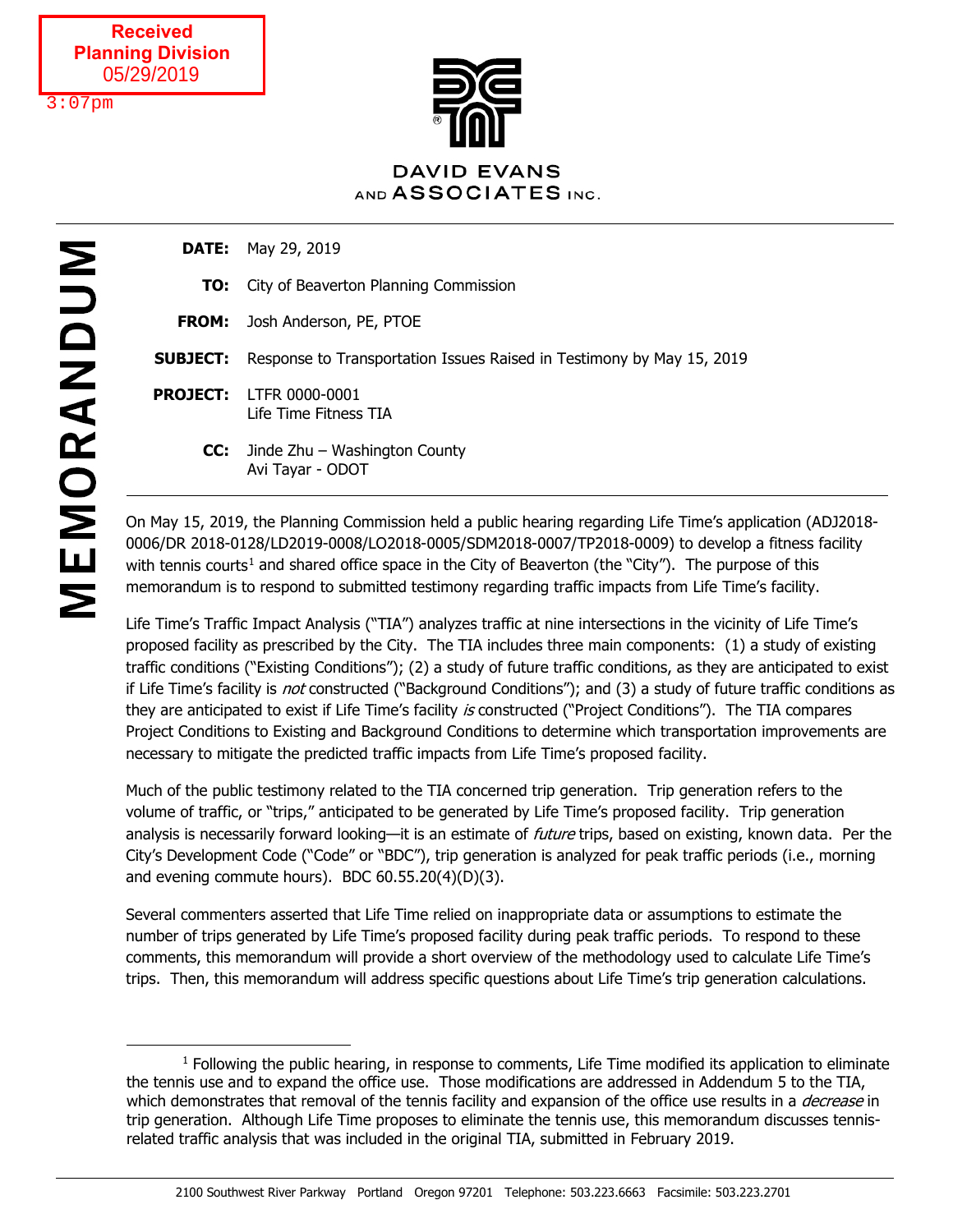

**DATE:** May 29, 2019 **FROM:** Josh Anderson, PE, PTOE **TO:** City of Beaverton Planning Commission **SUBJECT:** Response to Transportation Issues Raised in Testimony by May 15, 2019

### **Overview of Trip Generation Analysis**

The Code prescribes baseline requirements for estimating trip generation. In general, trip generation is calculated based on rates published by the Institute of Transportation Engineers ("ITE"). See BDC 60.55.20(4)(D)(3)(a). The ITE assembles data from thousands of individual traffic studies conducted throughout the United States to assign trip generation rates based on land use. Trip generation rates are then calculated on a square footage or per unit basis. For example, Health/Fitness Clubs are assumed to generate 3.45 trips per 1,000 square feet of building area. These trip generation rates are published in ITE's Trip Generation Manual.

Although the ITE rates are the default method for estimating trip generation, the Code allows different rates to be used if so justified. The Code provides:

> Trip generation estimates shall be based on ITE's Trip Generation (latest published edition). The City Engineer may approve different trip generation rates when trip generation rates are not available in ITE's Trip Generation or different rates are justified.

BDC 60.55.20(4)(D)(3)(a).

In this case, Life Time compared trip generation estimates for the proposed facility based on three data sources, including the ITE Trip Generation Manual, and ultimately used the trip generation methodology that was the most conservative (i.e., estimated the greatest number of trips). The methods include:

- 1. Trip generation rates determined in a 2007 study prepared by TRC Engineers, Inc., titled Life Time Fitness Centers: Traffic & Parking Design Characteristics (the "2007 Traffic Study"), based on traffic counts that were collected at five existing Lift Time facilities;
- 2. Trip generation rates in the ITE Trip Generation Manual; and
- 3. Trip generation rates assumed by Villa Sport in its 2012 application for development in the City, based on traffic counts that were collected at two existing Villa Sport facilities.

For each method, trip generation rates were applied to the size of Life Time's proposed facility. For example, the Villa Sport application assumed a trip generation rate of 3.86 peak evening hour trips per 1,000 square feet of building space. To determine Life Time's peak evening hour trips based on the Villa Sport rate, 3.86 was multiplied by the square footage of Life Time's fitness facility (140,000 square feet). In addition to calculating trips for the proposed fitness facility, trips were added to account for Life Time's proposed tennis and office space uses.

Table 1, on the following page, shows Life Time's calculated peak evening hour trips using each of the three trip generation methods. As shown in the table, the 2007 Traffic Study results in the highest, and therefore most conservative, estimated traffic volume. Based on the trip generation rates from the 2007 Traffic Study, Life Time's proposed uses (including the fitness facility, tennis courts, and office space) were estimated to generate a total of **506** trips during the peak evening hour. This is nearly 100 more peak evening hour trips than would be anticipated using the Villa Sport trip generation rate and is 132 more peak evening hour trips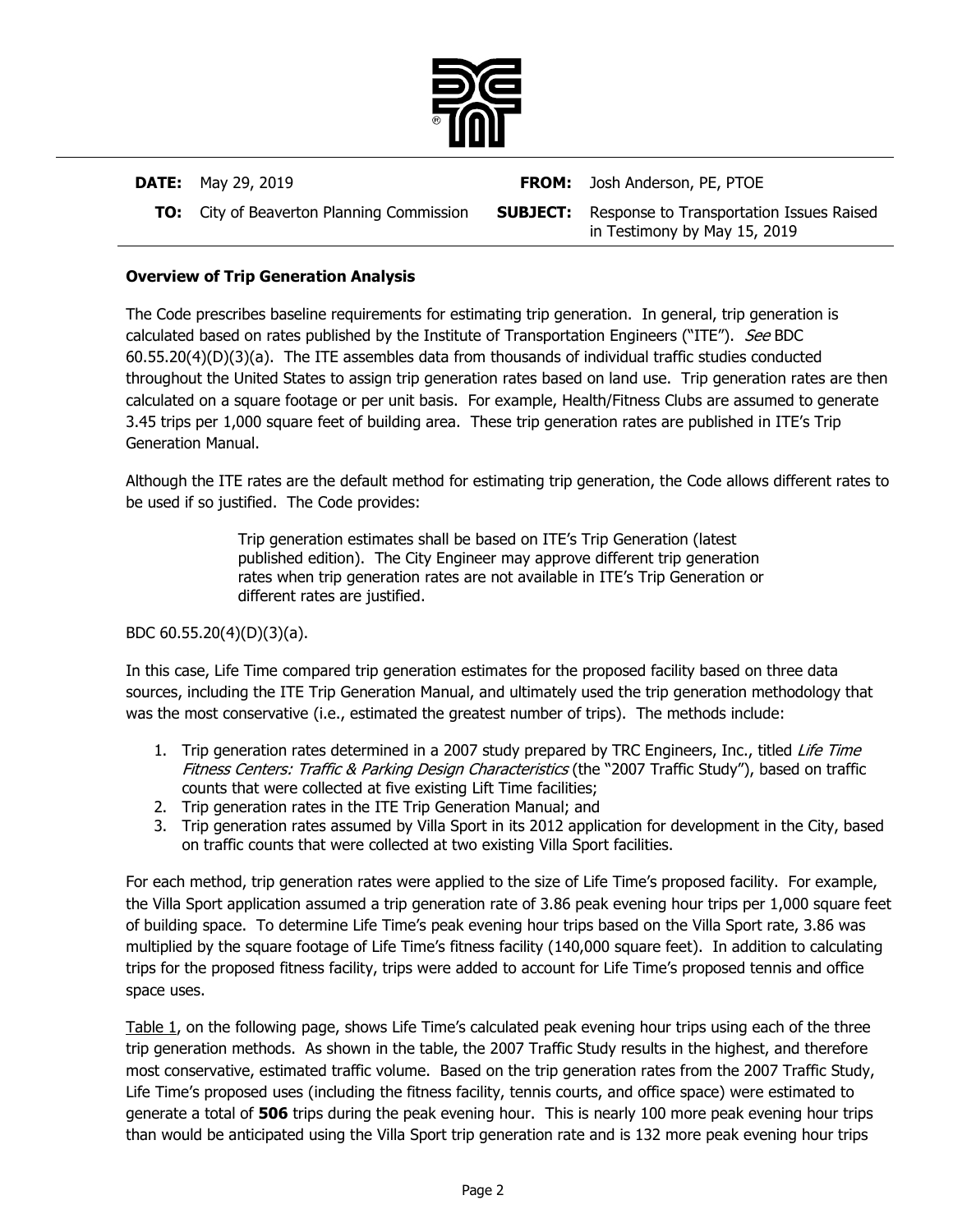

| <b>DATE:</b> May 29, 2019                        | <b>FROM:</b> Josh Anderson, PE, PTOE                                                     |
|--------------------------------------------------|------------------------------------------------------------------------------------------|
| <b>TO:</b> City of Beaverton Planning Commission | <b>SUBJECT:</b> Response to Transportation Issues Raised<br>in Testimony by May 15, 2019 |

than would be anticipated using the ITE Trip Generation Manual rate resulting in the most conservative approach for applying trip generation rates being utilized in the TIA.

DEA prepared the Life Time TIA using the trip generation rates from the 2007 Traffic Study. Use of the trip generation rates from the 2007 Traffic Study was approved by Jabra Khasho (City of Beaverton Traffic Engineer), Jinde Zhu (Washington County Traffic Engineer), and Abraham Tayar (ODOT development review). The trip generation assumptions are also discussed in greater detail in Appendix 22b (TIA Addendum 2) of Life Time's application.

| Table 1 - Comparison of Trip Generation Methods                                                                                          |                                                     |       |             |       |                                                                         |      |                                              |                        |     |               |              |                                              |                       |     |
|------------------------------------------------------------------------------------------------------------------------------------------|-----------------------------------------------------|-------|-------------|-------|-------------------------------------------------------------------------|------|----------------------------------------------|------------------------|-----|---------------|--------------|----------------------------------------------|-----------------------|-----|
| <b>Land Use</b>                                                                                                                          | Data<br><b>Source</b>                               |       | <b>Size</b> |       | <b>Trip Generation</b><br><b>Rates for PM</b><br>Peak Hour <sup>1</sup> |      | <b>Trips During PM</b>                       | Peak Hour <sup>1</sup> |     |               | Pass By      | Pass-By) During<br>PM Peak Hour <sup>1</sup> | <b>Trips (Without</b> |     |
|                                                                                                                                          |                                                     |       |             | Total | In                                                                      | Out  | <b>Total</b>                                 | In                     | Out | $\frac{1}{2}$ | <b>Trips</b> | <b>Total</b>                                 | In                    | Out |
|                                                                                                                                          | Method 1: 2007 Traffic Study (SELECTED)             |       |             |       |                                                                         |      |                                              |                        |     |               |              |                                              |                       |     |
| <b>Fitness Facility</b>                                                                                                                  | 2007<br>Study                                       | 140   | 1,000<br>sf | 4.35  | 0.59                                                                    | 0.41 | 609                                          | 359                    | 250 | 29%           | 177          | 432                                          | 255                   | 177 |
| Racquet/Tennis<br>Club                                                                                                                   | <b>ITE</b>                                          | 10    | courts      | 3.82  | 0.50                                                                    | 0.50 | 38                                           | 19                     | 19  | <b>NA</b>     | 0            | 38                                           | 19                    | 19  |
| Office                                                                                                                                   | <b>ITE</b>                                          | 31.17 | 1,000<br>sf | 1.15  | 0.16                                                                    | 0.84 | 36                                           | 6                      | 30  | <b>NA</b>     | 0            | 36                                           | 6                     | 30  |
|                                                                                                                                          | Total net new trips after pass-by reduction:<br>506 |       |             |       |                                                                         |      |                                              |                        |     |               |              |                                              |                       |     |
| <b>Method 2: Villa Sport Traffic Study</b>                                                                                               |                                                     |       |             |       |                                                                         |      |                                              |                        |     |               |              |                                              |                       |     |
| <b>Fitness Facility</b>                                                                                                                  | Villa<br>Sport                                      | 140   | 1,000<br>sf | 3.86  | 0.52                                                                    | 0.48 | 540                                          | 281                    | 259 | 38%           | 205          | 335                                          | 174                   | 161 |
| Racquet/Tennis<br>Club                                                                                                                   | <b>ITE</b>                                          | 10    | courts      | 3.82  | 0.50                                                                    | 0.50 | 38                                           | 19                     | 19  | <b>NA</b>     | 0            | 38                                           | 19                    | 19  |
| Office                                                                                                                                   | <b>ITE</b>                                          | 31.17 | 1,000<br>sf | 1.15  | 0.16                                                                    | 0.84 | 36                                           | 6                      | 30  | <b>NA</b>     | 0            | 36                                           | 6                     | 30  |
|                                                                                                                                          |                                                     |       |             |       |                                                                         |      | Total net new trips after pass-by reduction: |                        |     |               |              | 409                                          |                       |     |
| <b>Method 3: ITE Trip Generation Rates</b>                                                                                               |                                                     |       |             |       |                                                                         |      |                                              |                        |     |               |              |                                              |                       |     |
| Health/Fitness<br>Club                                                                                                                   | <b>ITE</b>                                          | 140   | 1,000<br>sf | 3.45  | 0.57                                                                    | 0.43 | 483                                          | 275                    | 208 | 38%           | 183          | 300                                          | 171                   | 129 |
| Racquet/Tennis<br>Club                                                                                                                   | <b>ITE</b>                                          | 10    | courts      | 3.82  | 0.50                                                                    | 0.50 | 38                                           | 19                     | 19  | <b>NA</b>     | 0            | 38                                           | 19                    | 19  |
| Office                                                                                                                                   | <b>ITE</b>                                          | 31.17 | 1,000<br>sf | 1.15  | 0.16                                                                    | 0.84 | 36                                           | 6                      | 30  | <b>NA</b>     | 0            | 36                                           | 6                     | 30  |
| Total net new trips after pass-by reduction:<br>374                                                                                      |                                                     |       |             |       |                                                                         |      |                                              |                        |     |               |              |                                              |                       |     |
| <sup>1</sup> NOTE: The PM peak hour is shown above as it is the hour of the day with high trip generation rates and the highest level of |                                                     |       |             |       |                                                                         |      |                                              |                        |     |               |              |                                              |                       |     |
| adjacent street traffic volumes.                                                                                                         |                                                     |       |             |       |                                                                         |      |                                              |                        |     |               |              |                                              |                       |     |

### **Response to Comments**

Having provided an overview of the methodology used to estimate the volume of Life Time's future traffic, this section will respond to specific comments concerning Life Time's TIA.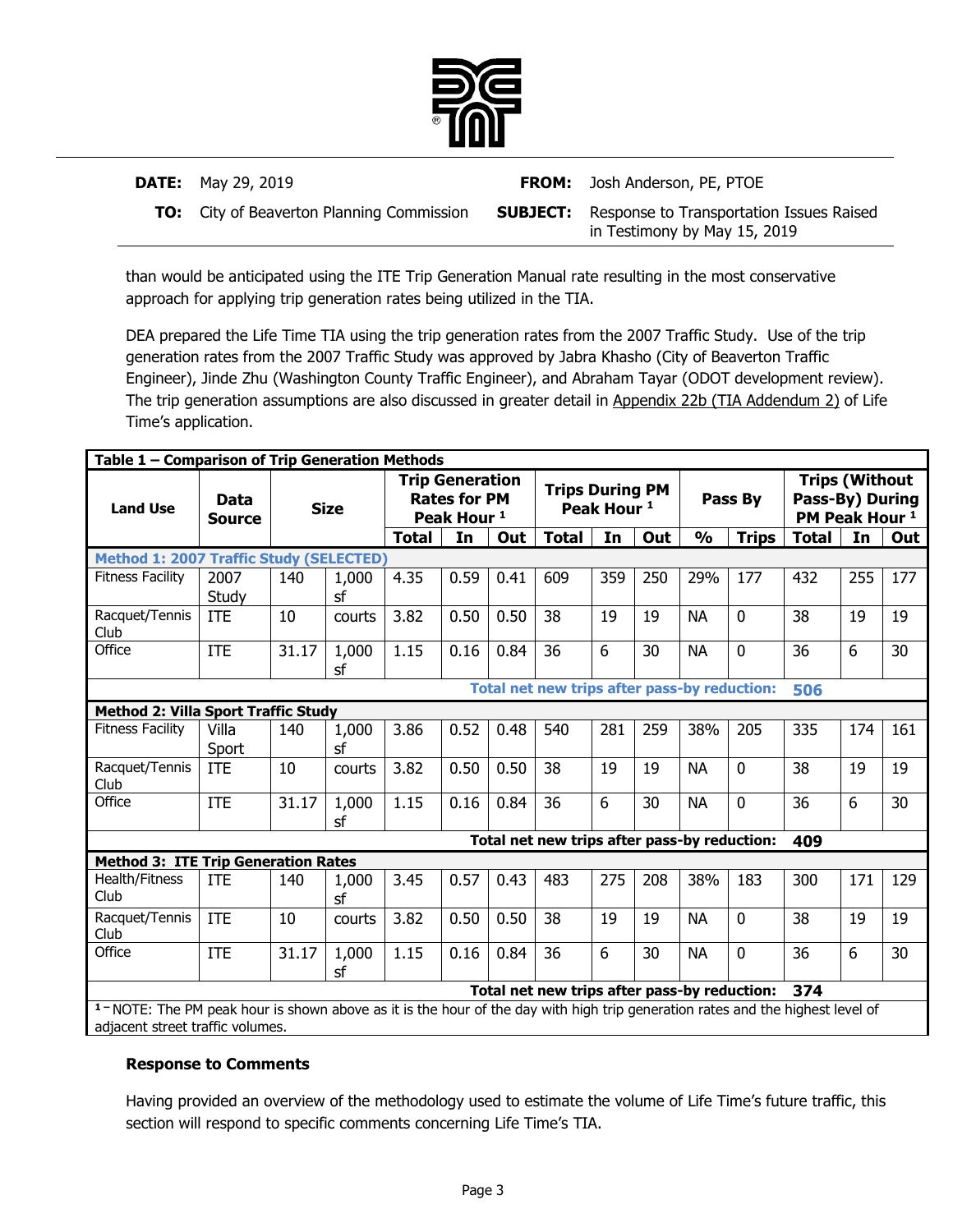

| <b>DATE:</b> May 29, 2019                        | <b>FROM:</b> Josh Anderson, PE, PTOE                                                     |
|--------------------------------------------------|------------------------------------------------------------------------------------------|
| <b>TO:</b> City of Beaverton Planning Commission | <b>SUBJECT:</b> Response to Transportation Issues Raised<br>in Testimony by May 15, 2019 |

## 1. Is the data from 2007 Traffic Study outdated?

Ultimately, Life Time chooses to continue to utilize the 2007 Traffic Study because it is the most conservate trip generation estimate that is available when they are no nearby existing Life Time facilities to study. The trip generation rates from the 2007 Traffic Study are significantly higher than the ITE Trip Generation Rates and higher than the trip generation rates relied on by a comparable local facility (Villa Sport). Further, as discussed below, the trip generation rates from the 2007 Traffic Study are substantially greater than rates from recent trip generation studies that were prepared based on a smaller number of Life Time facilities.

The five facilities that were studied in the 2007 Traffic Study are shown in **Table 2**, below, with their associated average monthly member swipes from 2007 compared to monthly member swipes in 2018. As you can see, the average number of monthly visits to these facilities has slightly decreased, further representing the accuracy of relying on the data from 2007.

| Table 2 - Comparison of Member Swipe Data from 2007 and 2018 |                             |                                                       |                                                        |  |  |
|--------------------------------------------------------------|-----------------------------|-------------------------------------------------------|--------------------------------------------------------|--|--|
| Club                                                         | Club<br>Membership<br>Level | 2007 Average<br><b>Monthly Swipe</b><br><b>Swipes</b> | 2018 Average<br><b>Monthly Member</b><br><b>Swipes</b> |  |  |
| Bloomingdale, IL                                             | Gold                        | 72,466                                                | 66,627                                                 |  |  |
| Plano, TX                                                    | Platinum                    | 75,973                                                | 67,292                                                 |  |  |
| Shelby, MI                                                   | Gold                        | 66,437                                                | 67,841                                                 |  |  |
| Tempe, AZ                                                    | <b>Bronze</b>               | 66,526                                                | 71,653                                                 |  |  |
| Warrenville, IL                                              | Gold                        | 75,599                                                | 75,089                                                 |  |  |
| <b>Total Average</b><br><b>Monthly Swipes</b>                | N/A                         | 71,400                                                | 69,700                                                 |  |  |

2. The facilities that were evaluated in the 2007 Traffic Study are smaller than the facility that Life Time proposes to build in Beaverton. Given that size difference, are the trip counts from the 2007 Traffic Study relevant to the proposed facility?

As discussed above, estimated trip generation is calculated based on a ratio that applies per 1,000 square feet of a facility's size. Because trip generation is based upon a ratio, variability in the size of facilities does not impact the reliability of the analysis. Instead, the difference in size of the facilities studied in the 2007 Traffic Study and the proposed facility are captured by multiplying the facility's square footage by the normalized trip generation rate. Specifically, the existing clubs evaluated in the 2007 Traffic Study generated 4.35 trips per 1,000 square feet, which is the ratio that was applied to the Beaverton proposal.

Moreover, based on Life Time's business strategy, a larger facility does not necessarily equate to a larger number of trips. Life Time's business model is to provide a second-to-none experience in a resort-like environment, which includes providing a spacious, uncrowded environment. Diamond-level membership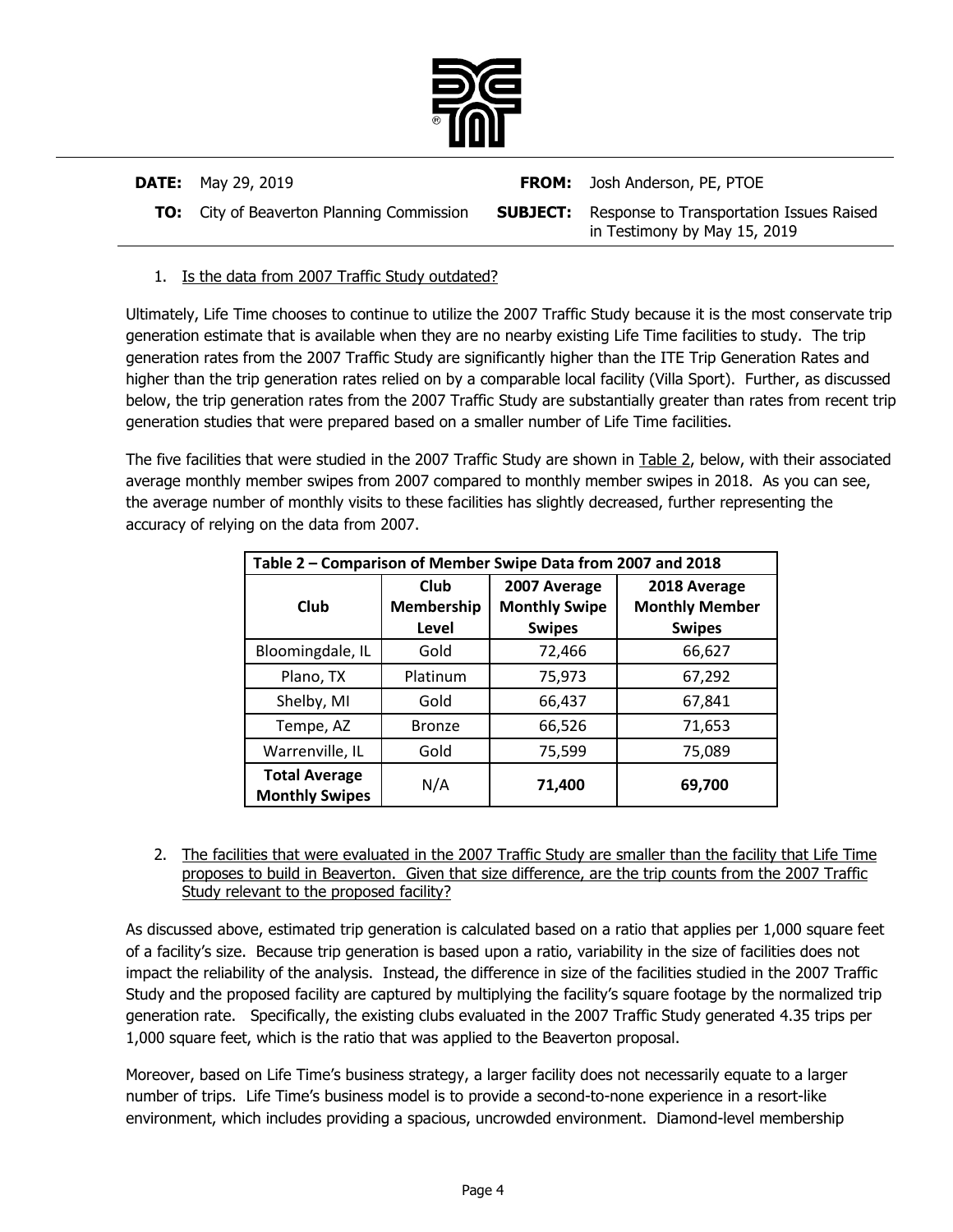

| <b>DATE:</b> May 29, 2019                        | <b>FROM:</b> Josh Anderson, PE, PTOE                                                     |
|--------------------------------------------------|------------------------------------------------------------------------------------------|
| <b>TO:</b> City of Beaverton Planning Commission | <b>SUBJECT:</b> Response to Transportation Issues Raised<br>in Testimony by May 15, 2019 |

facilities, like proposed in Beaverton, do not reflect the overall size of the facility, but rather higher membership dues. For example, the planned 46,000 square foot San Clemente, CA club will also be a Diamond-level facility.

This model results in fewer memberships at a higher price point. So, rather than having 10,000-plus memberships with \$69 per month dues, Life Time's plan for a Diamond-level club in Beaverton is to have 6,000–7,000 memberships with an average of \$200 per month in dues.

3. Were the traffic counts from the 2007 Traffic Study taken during the Recession? If so, wouldn't they be higher now?

The Recession began in December 2007 and ended in June 2009. $^2$  The traffic counts from the 2007 Traffic Study were collected in February, March, and April of 2007. Therefore, trip counts from the 2007 Traffic Study would not have been impacted by the Recession. Regardless of the timing of the Recession, the data presented in **Table 2** shows that member attendance in 2007 is consistent with Life Time member attendance in 2018.

4. The traffic counts from the 2007 Traffic Study were taken during the spring months. Would traffic counts be higher during summer months when people use outdoor pools?

Life Time provides both indoor and outdoor pools. In warmer months, when the outdoor pools are in use, there is minimal use of the indoor pools. Conversely, in cooler months, when the outdoor pools are closed, the indoor pools are used more heavily. Table 3, below, illustrates that the average number of swipes per month for all of 2007 (71,400 swipes/month) is lower than the average number of swipes per month for the period of the 2007 Traffic Study, which occurred in February through April 2007 (75,074 swipes/month). In other words, the period of the 2007 Traffic Study represented **higher-than-average** club attendance for 2007.

| Table 3 - 2007 Monthly Member Swipe Data      |                                                           |                                                                                                    |  |  |  |  |
|-----------------------------------------------|-----------------------------------------------------------|----------------------------------------------------------------------------------------------------|--|--|--|--|
| Club                                          | <b>Average Number of</b><br><b>Monthly Swipes in 2007</b> | <b>Average Number of Monthly Swipes</b><br>in 2007 Traffic Study Period<br>(February - April 2007) |  |  |  |  |
| Bloomingdale, IL                              | 72,466                                                    | 76,103                                                                                             |  |  |  |  |
| Plano, TX                                     | 75,973                                                    | 78,064                                                                                             |  |  |  |  |
| Shelby, MI                                    | 66,437                                                    | 73,213                                                                                             |  |  |  |  |
| Tempe, AZ                                     | 66,526                                                    | 67,347                                                                                             |  |  |  |  |
| Warrenville, IL                               | 75,599                                                    | 80.641                                                                                             |  |  |  |  |
| <b>Total Average</b><br><b>Monthly Swipes</b> | 71,400                                                    | 75,074                                                                                             |  |  |  |  |

<span id="page-4-0"></span><sup>&</sup>lt;sup>2</sup> Fed. Res. Bank of N.Y., *The Great Recession* (Nov. 22, 2013), [https://www.federalreservehistory.org/essays/great\\_recession\\_of\\_200709.](https://www.federalreservehistory.org/essays/great_recession_of_200709)

l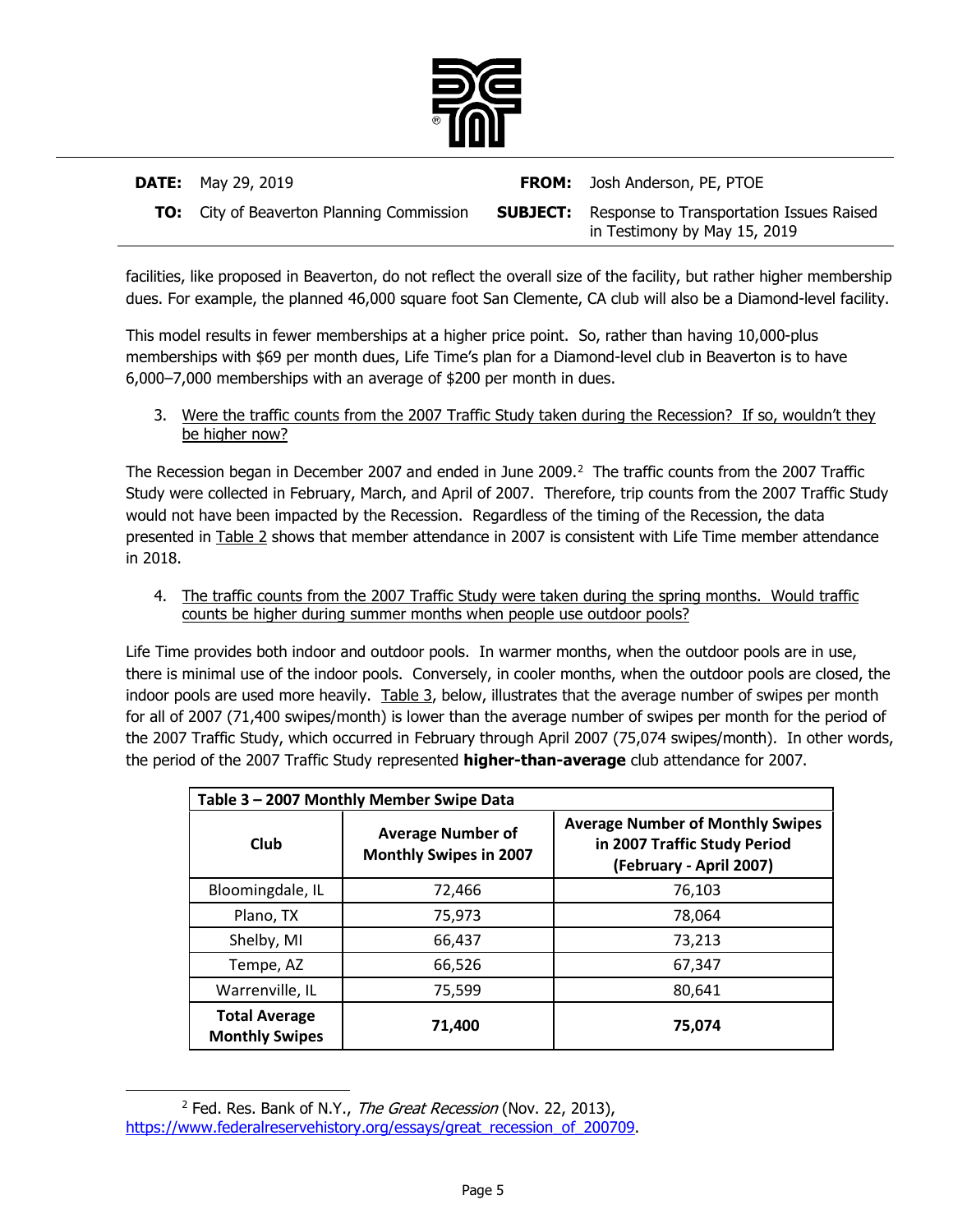

**DATE:** May 29, 2019 **FROM:** Josh Anderson, PE, PTOE **TO:** City of Beaverton Planning Commission **SUBJECT:** Response to Transportation Issues Raised in Testimony by May 15, 2019

5. The facilities that were evaluated in the 2007 Traffic Study are in different locations than Beaverton. Given the geographical and demographic differences, are the trip counts from the 2007 Traffic Study relevant to the proposed facility?

The 2007 Traffic Study considered traffic at five different Life Time clubs, representing a range of geographies and communities. At present, there is no Life Time facility in the Beaverton area, or elsewhere in Oregon. Life Time considered the trip generation analysis that was completed for a comparable local facility (Villa Sport). However, Life Time elected to use the trip generation data from the 2007 Traffic Study, because the 2007 Traffic Study produced more conservative (i.e., higher volume) trip rates than the trip generation rates relied on by the local facility.

6. Why are the traffic counts from the 2007 Traffic Study different from Life Time's 2008 10-k filing with the SEC, which stated that the average number of monthly visits per fitness facility in 2007 was 68,000?

The SEC filing reports average total monthly visitors. By contrast, the 2007 Traffic Study measured peak hour trips; the 2007 Traffic Study did not measure trips that occurred outside of the peak hours. For that reason, the 2007 Traffic Study is not a measure of total daily trips. In addition, the SEC filing reports visitors, while the 2007 Traffic Study reports *trips*. The number of trips in any given day is likely to be substantially fewer than the number of visitors due to the number of members who visit the club with a partner, dependent, or guest. For those reasons, the number of *visitors* reported in the SEC filing is not comparable to the number of peak hour trips reported in the 2007 Traffic Study.

7. Life Time prepared traffic studies for a facility in Lake Zurich, Illinois in April 2018 and for a facility in Roseville, California in May 2013. Since those traffic studies are more recent than the 2007 Traffic Study, why were they not used to estimate trip generation for the proposed facility in Beaverton?

In 2013, Fehr & Peers prepared a TIA (the "2013 TIA") for a proposed Life Time facility in Roseville, California. The 2013 TIA relied on a trip generation study that was completed by Atlantic Traffic and Design Engineers, Inc. in 2012, which evaluated trip counts at two (2) Life Time facilities. Based on the study of those facilities, peak evening hour trips were estimated at 3.57 trips per 1,000 square feet of building area.

In 2018, Gewalt Hamilton Associates, Inc. prepared a TIA (the "2018 TIA") for a proposed Life Time facility in Lake Zurich, Illinois. The 2018 TIA relied on a trip generation study that was prepared based on traffic counts at one (1) Life Time facility, located in nearby Vernon Hills, Illinois. Based on the study of the Vernon Hills facility, peak evening hour trips were estimated at 3.09 trips per 1,0000 square feet of building area.

The 2013 TIA and 2018 TIA estimated trip generation rates based on consideration of two (2) and one (1) Life Time facilities, respectively. By contrast, the 2007 Traffic Study that was utilized to prepare this TIA for the proposed facility is based on trip counts from five (5) Life Time facilities. In addition, the trip generation rates from the 2007 Traffic Study are significantly more conservative than the trip generation rates used in the 2013 TIA and 2018 TIA. The 2007 Traffic Study estimates 4.35 peak evening hour trips per 1,000 square feet of building area, while the 2013 TIA and 2018 TIA estimate 3.57 and 3.09 trips, respectively. As discussed in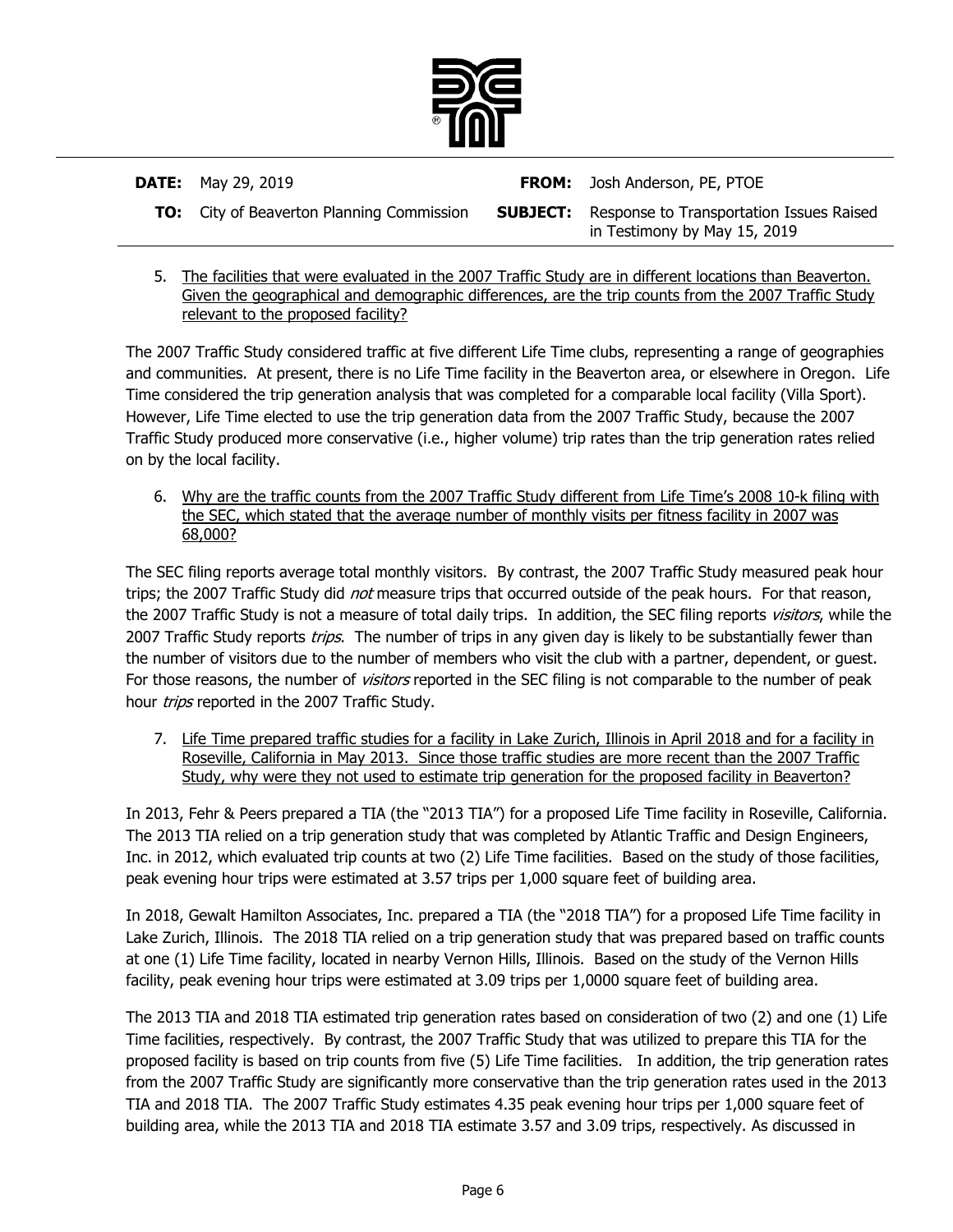

| <b>DATE:</b> May 29, 2019                        | <b>FROM:</b> Josh Anderson, PE, PTOE                                                     |
|--------------------------------------------------|------------------------------------------------------------------------------------------|
| <b>TO:</b> City of Beaverton Planning Commission | <b>SUBJECT:</b> Response to Transportation Issues Raised<br>in Testimony by May 15, 2019 |

preceding sections, Life Time chose to rely on the most conservative trip generation study, the 2007 Traffic Study.

8. Traffic has gotten much worse in the area since 2007. Why is this project relying upon a 2007 Traffic Study?

As detailed elsewhere, the 2007 Traffic Study is the basis for estimating the traffic generated by Life Time's proposed facility (plus office and tennis). The analysis of existing traffic, which is a part of the analysis of "Background Conditions," was based upon current traffic counts; **not** the 2007 Traffic Study.

9. The 2007 Traffic Study determined that 29 percent of Life Time's trips are "pass-by" trips. Is that number justified?

The 2007 Traffic Study determined pass-by rates based on interviews with Life Time members at five different existing facilities. The pass-by rate determined from the 2007 Traffic Study (29 percent) is significantly lower, and therefore more conservative, than the pass-by rate from the ITE Trip Generation Manual (38 percent) and the pass-by rate assumed in the Villa Sport application (38 percent).

In fact, the pass-by rate in Life Time's TIA is likely overconservative. Access to Life Time's coworking space includes a built-in membership to Life Time's fitness facility. Undoubtedly, persons who pay for memberships to use Life Time's coworking space do so with the intent to utilize Life Time's fitness facilities. For these Life Time members, use of the coworking space and use of the fitness facilities generally would not generate separate trips. Persons who travel to Life Time's facility to work, and who access the fitness facility before, after or during the workday, would generate only one set of trips (morning and evening). This efficiency, however, is not included in Life Time's trip generation calculations. Life Time's TIA assumes that **0 percent** of the trips to Life Time's coworking space or tennis facility are pass-by trips. In other words, Life Time's TIA assumes that trips generated by the coworking space and tennis facility are wholly independent from the trips generated by the fitness facility, and neither fitness facility nor coworking space trip estimates are reduced to reflect persons who make a single round trip to use both the coworking or tennis spaces and the fitness facility.

- 10. In addition to certain of the above comments, the following comments were raised by Kittelson & Associates, Inc. ("Kittelson") in a letter dated May 14, 2019:
	- a. Potential calculation errors in the 2007 Traffic Study:

With respect to the 2007 Traffic Study, the Kittelson letter asserts that the rates cited for the "peak hour of the generator" may not be less than those reported for the "peak hour of adjacent street." The Beaverton TIA relied upon the values for the "peak hour of adjacent street." As such, this comment is not applicable to the Beaverton TIA.

b. Unexplained assumptions for existing conditions:

The Kittelson letter notes that, at two of the studied intersections, the traffic counts collected in 2017 were lower than the traffic counts collected in 2012 for the Sunset Station and Barnes Road PUD. Although DEA staff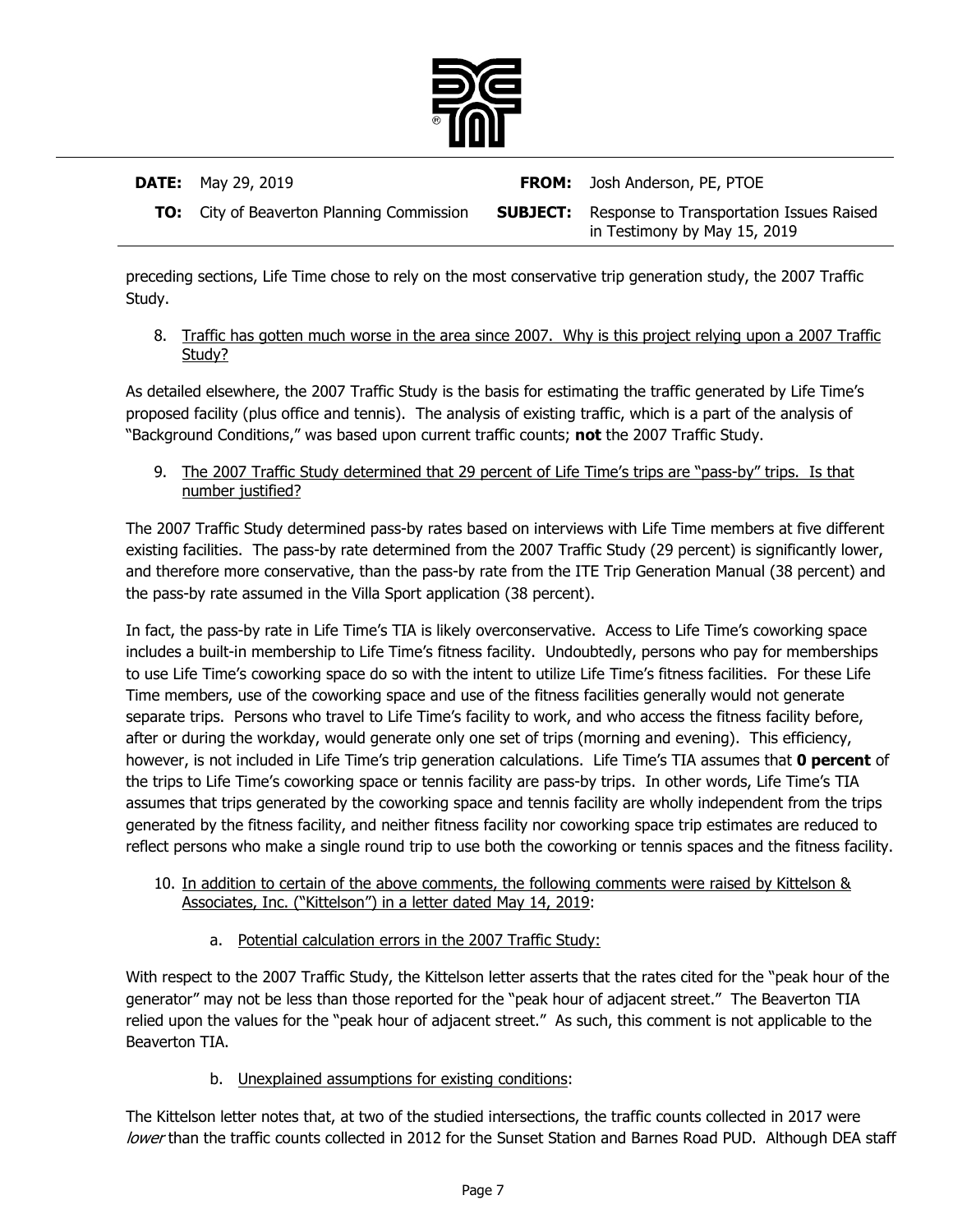

| <b>DATE:</b> May 29, 2019                        | <b>FROM:</b> Josh Anderson, PE, PTOE                                                     |
|--------------------------------------------------|------------------------------------------------------------------------------------------|
| <b>TO:</b> City of Beaverton Planning Commission | <b>SUBJECT:</b> Response to Transportation Issues Raised<br>in Testimony by May 15, 2019 |

did not participate in the traffic analysis completed in 2012, and therefore cannot speak to that data, we can confirm that the 2017 traffic counts at all intersections were collected in accordance with City standards.

### c. Unreliable individual lane v/c ratio calculations:

With respect to the intersection of SW Cedar Hills Boulevard and SW Barnes Road, the Kittelson letter states that the overall intersection v/c ratio cannot be greater than each individual lane v/c ratio, because the overall ratio is the weighted average of the ratios for the individual lanes. Despite this statement, the Synchro operational results provided in Appendix 1 show that the overall v/c for the intersection of SW Cedar Hills Boulevard and SW Barnes Road is 1.01, while the v/c ratio for each movement does not exceed 0.98. We have found this to be a limitation of the Synchro program when reporting HCM 2000 signalized reports (as was agreed upon with City staff in the scoping of the TIA). The City's standard for v/c ratios applies to individual movements. Therefore, the intersection meets the City and County standards as all movements have a v/c ratio at or below 0.98.

# d. Unaddressed queuing deficiencies:

The City of Beaverton and Washington County operational standards are based on lane group v/c ratio and overall intersection v/c ratio, respectively. Neither agency has standards that require the mitigation of queuing deficiencies, unless such deficiencies create a safety concern. The Oregon Department of Transportation ("ODOT") is the only reviewing agency that has queuing standards. ODOT's queuing standards require that, if an interchange ramp terminal has an overall intersection v/c ratio above 0.85, then queuing must be evaluated to ensure that the queuing does not extend into the safe deceleration length of an exit ramp. This ODOT criterion has been met.

File Path: P:\L\LTFR00000001\0600INFO\0670Reports\KAI Review Response\Response to KAI comments.docx